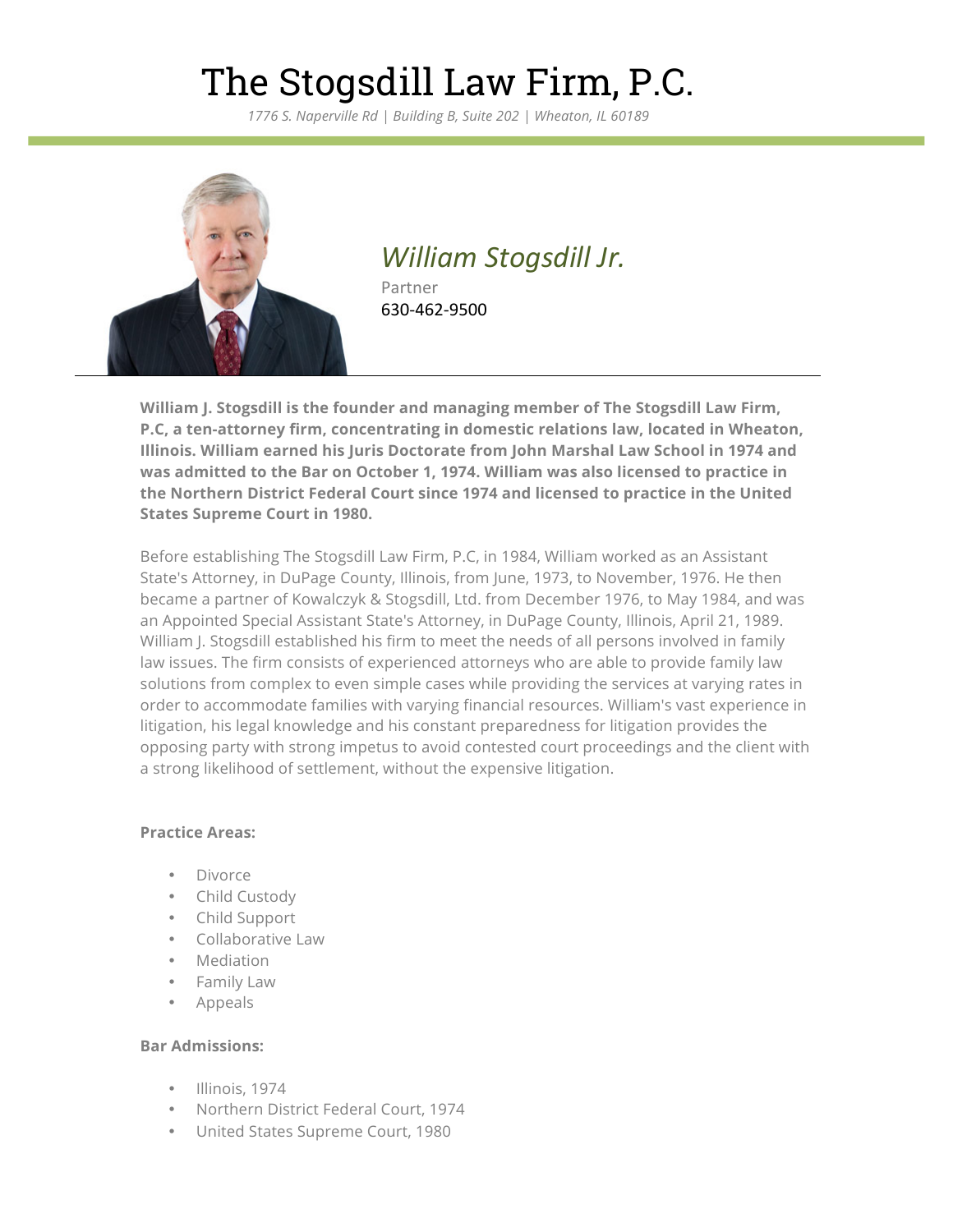*1776 S. Naperville Rd | Building B, Suite 202 | Wheaton, IL 60189*

### **Education:**

- John Marshal Law School, 1974
	- o J.D.

### **Professional Associations and Memberships:**

- DuPage County Bar Association
	- o Member
	- o Ad Hoc Rules Committee
	- o Matrimonial Law Committee
		- § Chairman, 1982-1983; Co-Chairman, 1983-1984; Chairman, 1987- 1988 and 1988-1989; Vice-Chairman, 1997-1998; Chairman 1998- 1999
	- o Legal Education Committee
	- o Vice Chairman, 1999-2000; Co-Chairman 2000-2001, 2001-2002
- Illinois State Bar Association
	- o Member
	- o Family Law Section Council, 1989-1993, 1995-2003
		- § Appointed to continue legislative lobbying efforts to obtain passage of Illinois Qualified Domestic Relations Order legislation, 1993-1994
		- § Sub Committee Chairman or Co-Chairman for Pension Law, 1991- 2003
	- o Employee Benefits Section Council, 2000-2001, 2001-2002, and 2002-2003
- American Bar Association
	- o Member
- University of Wisconsin-Whitewater School of Business and Economics Advisory Council, 1993-2007
	- o Member

### **Honors and Awards:**

- DuPage County Bar Association Outstanding Service Award for Pro Bono Legal Services, 1986
- DuPage County Bar Association Pro Bono Attorney Service Award, 2012
- Evaluator of Trial Presentations by Law Students in the 25th Annual Trial Competition, February 11, 2000,
- DuPage County Family Law Trial Advocacy Program
	- o Demonstrated proper techniques of cross examination of a business evaluator. Thereafter participated in training attorneys in the presentation of evidence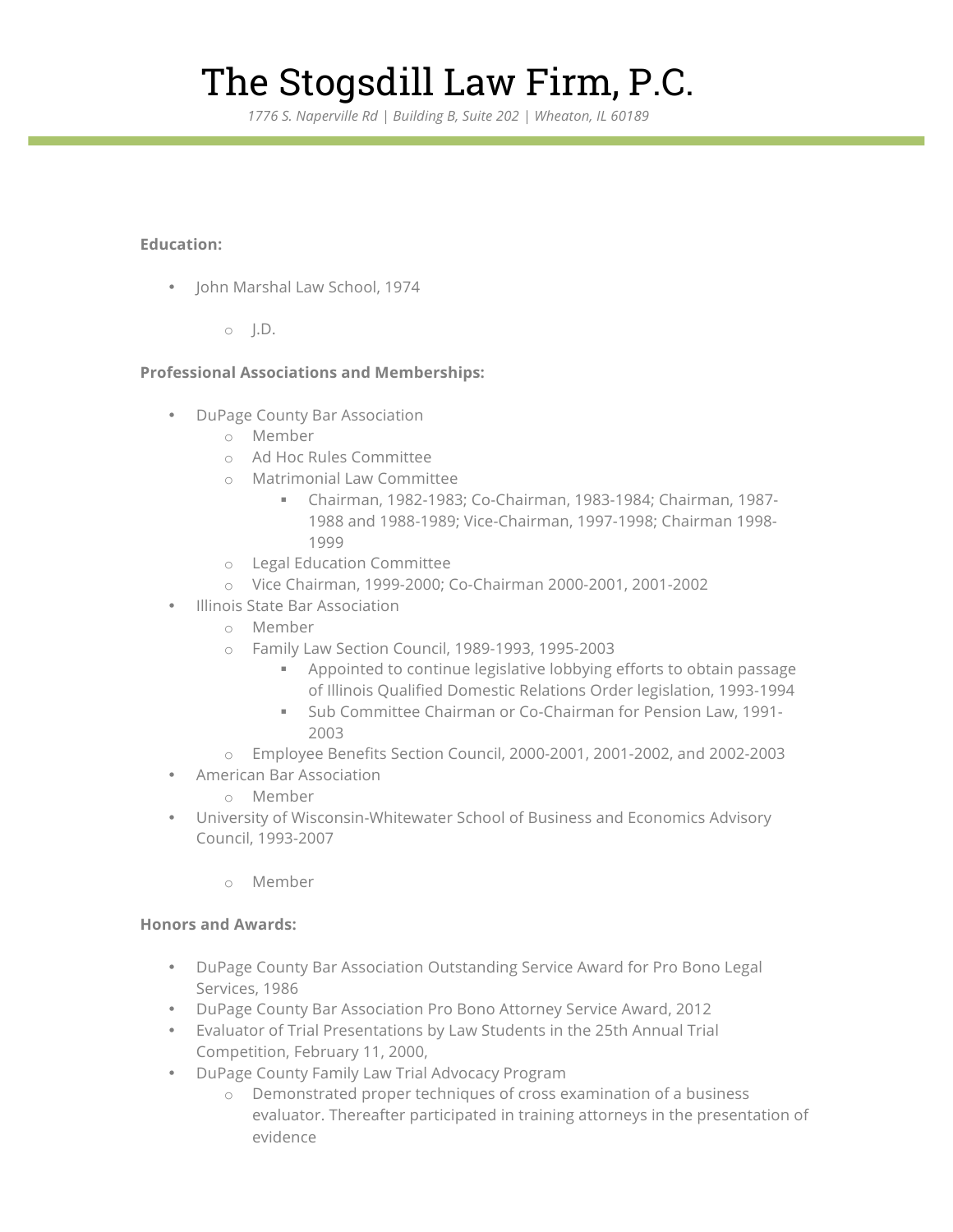*1776 S. Naperville Rd | Building B, Suite 202 | Wheaton, IL 60189*

#### **Publications:**

### **Articles in the DuPage County Lawyers' Bulletin:**

- "Limitation of Factors Constituting a Substantial Change in Circumstances Justifying a Modification"
- "The Uniform Child Custody Jurisdiction Act"
- "Modification of Custody Judgments Under the Present Illinois Uniform Child Custody Jurisdiction Act"
- "Highlights of Procedure for Withholding of Income to Secure Payment of Support, Section 706.1"
- "Allocations of Child Dependency Exemptions"

### **Co-author of:**

- "Discharge in Bankruptcy of Hold Harmless Provisions, In Rethe Marriage of Lytle"
- Authored Chapter 23 of the Illinois State Bar Association Family Law Handbook 1995 edition, "A Division of Retirement Benefits in Domestic Relations Proceedings"
- And co-authored with his son Chapter 17 of the Illinois State Bar Association Family Law Handbook 2011 edition, "A Division of Retirement Benefits in Dissolution Proceedings"

#### **William has also drafted significant legislation in the State of Illinois, including:**

- Substantially drafted Senate Bill 1259, Public Act 90-715, which modified the Illinois Parentage Act of 1984, effective August 7, 1998. This bill allowed DNA testing to overcome the presumption of paternity and extended the two (2) year statute of limitations during times that the natural mother or the child refuses to submit to DNA testing.
- Substantially drafted House Bill 1612, Public Act 90-731 Legislation passed relating to Qualified Illinois Domestic Relations Orders, QILDRO, effective, July 1, 1999, which allows the division of Illinois State Pension Plans in proceedings for dissolution of marriage.
- Cooperated in the drafting of amendment to 5/503, Section (b)(l) and (b)(2) of the Illinois Marriage and Dissolution of Marriage Act, P.A. 89-712, effective June 1, 1987. The legislation recognizes that pension benefits provided by the Illinois Pension Code are marital property subject to division between the parties regardless of whether the stock options are valued.
- Drafted Senate Bill 433, March, 2001, Public Act 92-306 which modified and amended 750 ILCS 5/503, of the Illinois Marriage and Dissolution of Marriage Act adding Section 5/503(b)(3) establishing that all stock options granted during the marriage are marital property and required the Court to allocate the division of stock options at the time of the dissolution of marriage.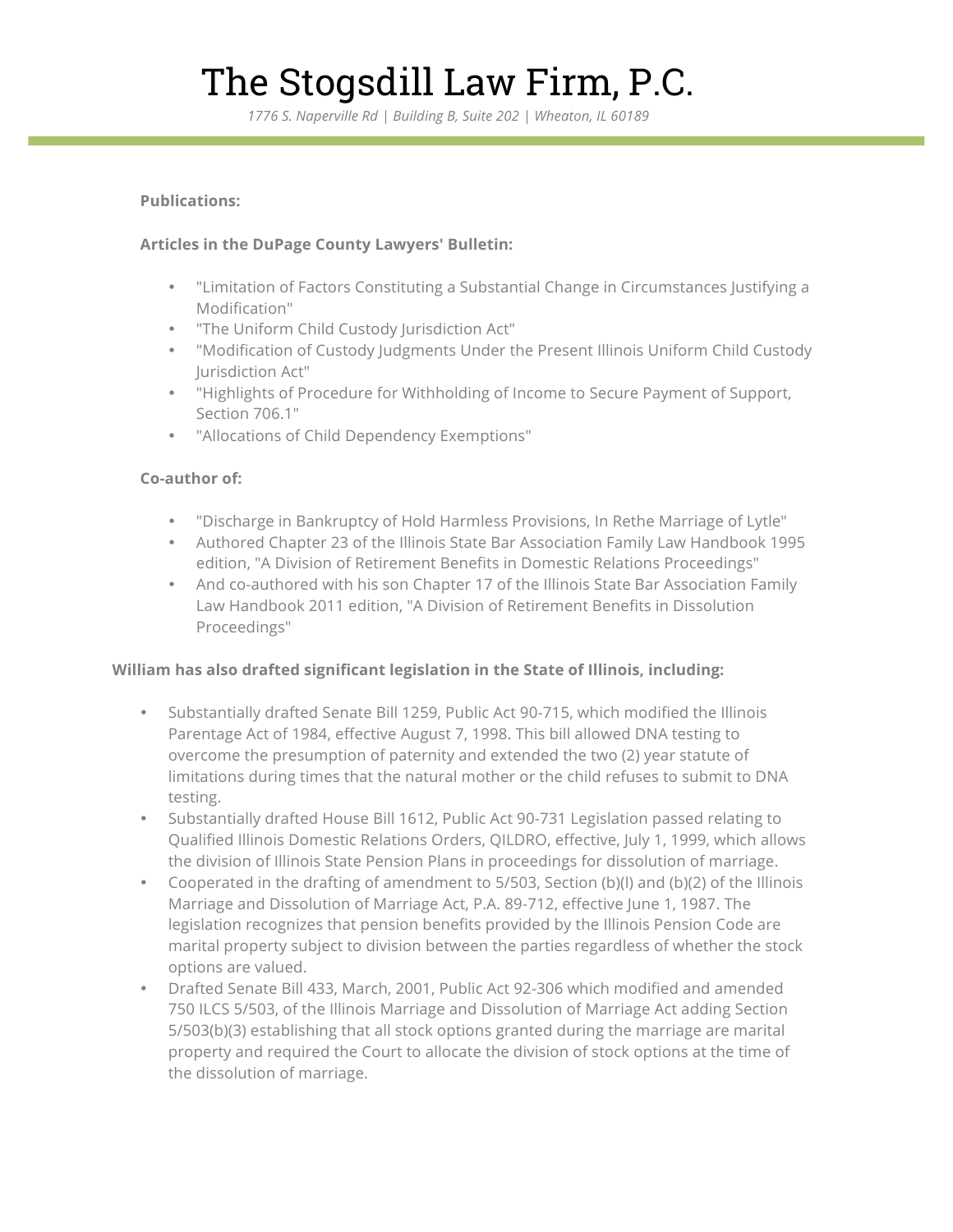*1776 S. Naperville Rd | Building B, Suite 202 | Wheaton, IL 60189*

#### **Past Employment Positions:**

- DuPage County, Illinois, June 1973-November 1976
	- o Assistant State's Attorney
- Kowalczyk & Stogsdill, Ltd., December 1976-May 1984
	- o Partner
- DuPage County, Illinois Appointed April 21, 1989
	- o Special Assistant State's Attorney

#### **In addition, William has been a speaker at various workshops and seminars, including:**

- DuPage County Bar Association Trial Advocacy Workshop, "Issues of Business Valuation", February 1, 2003
- DuPage County Bar Association Matrimonial Law Seminar, "Classification of Marital and Non-Marital Property Pursuant to House Bill 544," 1984-1985
- DuPage County Bar Association Matrimonial Law Seminar, "Division of Retirement Plans," 1985-1986
- West Suburban Bar Association Matrimonial Law Seminar, "Qualified Domestic Relations Orders," May 1987
- DuPage County Bar Association Matrimonial Law Seminar, "Uniform Child Custody Jurisdiction Act," 1988-1989
- First Symposium on Women's and Children's Issues, "Sexual Child Abuse," at the College of DuPage, Glen Ellyn, Illinois, October 26, 1990
- Illinois Institute for Continuing Legal Education, "Planning for and the Need for Legislation in Illinois to Divide Illinois State Pension Plans," Chicago, Illinois, June 1992
- DuPage County Bar Association Family Law Seminar, "Issues in Pension Valuation," February 24, 1996
- DuPage County Bar Association Bench/Bar Symposium, "Required Changes in Domestic Relations Division of the 18th Judicial Circuit," May 22, 1997
- DuPage County Bar Association Family Law and Practice, Part III, "Mission Impossible, QDRO's," November 7, 1997
- Illinois Association of Marriage and Family Therapists, "Overview Divorce Process in Illinois," September 25, 1998
- Illinois Continuing Legal Education, "Qualified Domestic Relations Orders, Chicago, Illinois, December 11, 1998
- Clifton Gunderson L.L.C. Seminar, "Achieving the Goal Litigation Issues, Business Valuations, Illinois Qualified Domestic Relations Orders," January 18, 1999
- DuPage County Bar Association for Continuing Legal Education, "Qualified Domestic Relations Orders," Lisle, Illinois, January 23, 1999
- Illinois State Bar Association Seminar for Continuing Legal Education, "Family Law Update Program," Collinsville, Illinois, March 19, 1999